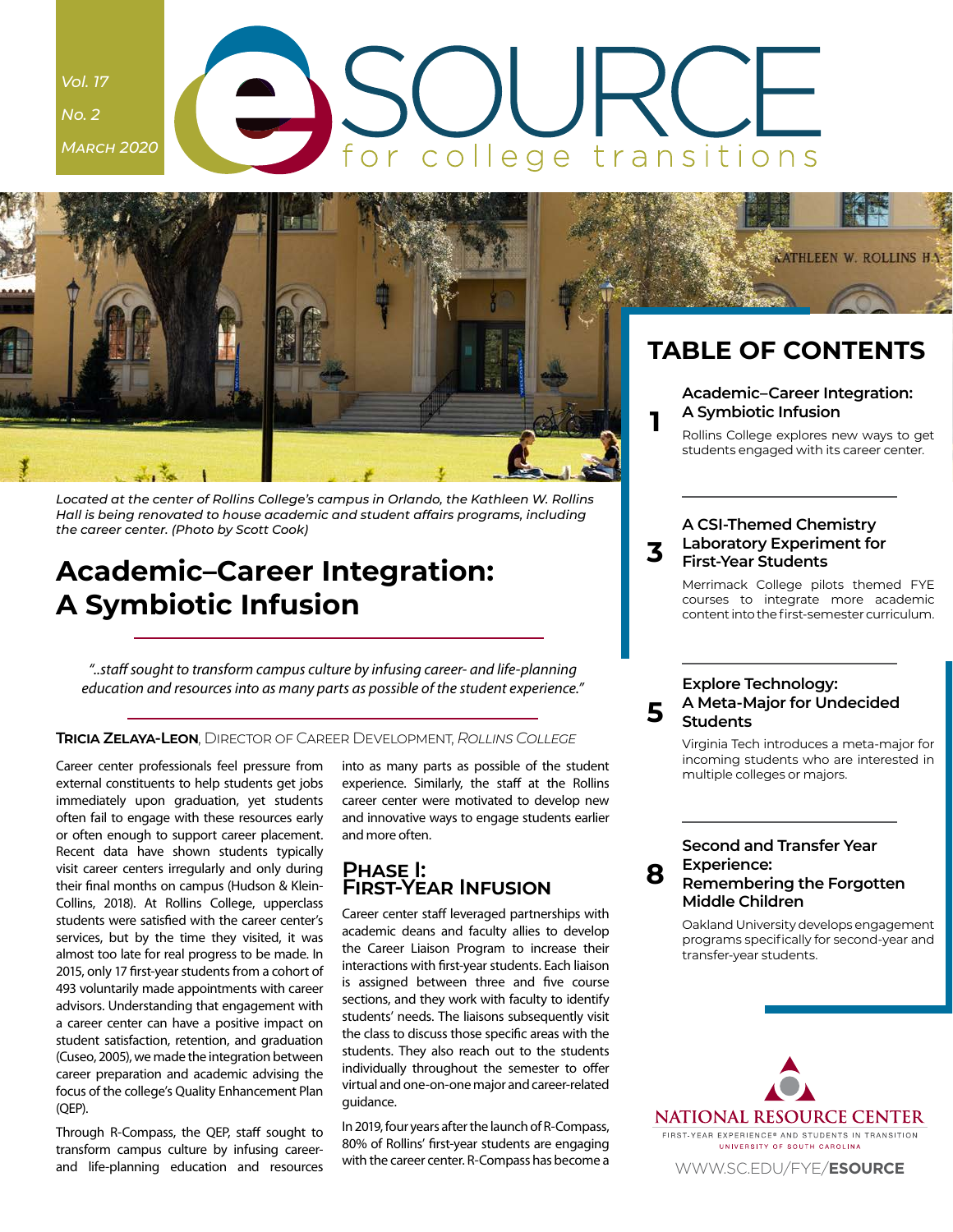#### **eSource for College Transitions**, Vol. 17 No. 2 March 2020

staple of the first-year experience; faculty are motivated to participate, and students speak highly of the services they receive.

## **Phase II: Curricular Infusion**

The Career Liaison Program's success encouraged career center staff to expand their outreach. In partnership with Academic Affairs, they built a strategy around curricular infusion: *How could students engage with the career center beyond their first year?* They looked to the College of Liberal Arts, where all enrolled students are required to take a Health and Wellness course that focuses on the Nine Dimensions of Wellness, including occupational wellness. A common assignment for the Health & Wellness course was introduced that required students to reflect on the process of creating and reviewing a draft résumé with a career advisor. The assignment brings approximately 300 students (across 10 to 11 sections) to the career center each semester. Every student is now obligated to visit the center at least once during their academic career, because of this assignment.

## **Culture Shift and the Future**

R-Compass has generated momentum for a shift in culture at Rollins College, and this momentum is also manifesting itself physically. A facility at the center of campus is being renovated and will bring together multiple academic and student affairs programs, including the career center. The career center has been located on the periphery of campus for nearly a decade, so relocating to the heart of campus will further keep career planning front and center for students.

For campuses contemplating how to effectively integrate career preparation in the first college year, a multipronged approach has been vital for Rollins College. Uniting academic and student affairs partners from the beginning created innovative and integrative opportunities for curricular and cocurricular infusion. Support from high-level campus constituents provided the necessary direction, and identifying those with the social capital to successfully implement the initiatives was also key. Finally, thoughtful assessment measures, both programmatic and summative, were essential in gauging the programs' advancements. Preparing students for lives after graduation should be everyone's job,

*"Uniting academic and student affairs partners from the beginning created innovative and integrative opportunities for curricular and cocurricular infusion."*

## **Phase III: Full Engagement**

Career center staff saw modest success from increasing their visibility with first-year students and adding a required visit to the center to the curriculum, but they wanted to sustain that engagement. They found a solution in an article about the University of Nevada-Reno's career studio model (Calhoon, 2018). A career studio is an open, collaborative space where undergraduate peer leaders offer career guidance to students on a drop-in basis. Inspired by the idea, Rollins staff piloted a career studio in the 2018-2019 academic year. Within the first four months, an average of 200 students were visiting the studio each month. Students began inviting their friends. Faculty, staff, and individual departments throughout campus began requiring their students visit the studio for all of their career preparation needs. Over the course of its first year, almost 1,200 unique students participated, and many students were repeat visitors. Checkout survey responses indicated a 99% satisfaction rate.

### **Other R-Compass Measures of Success**

In addition to the success of the career center's initiatives, R-Compass made its own impact. Nearly 80% of faculty advisors have voluntarily attended regular training sessions that focus on infusing career preparation into their academic advisement. A new program, Advising Mentors, invites faculty to weekend-long training devoted to academic advising; they then serve as peer mentors to their fellow faculty. With nearly 200 faculty members at Rollins, 24 have been trained, and almost every major is represented. Nearly 70% of all academic departments' websites promote career-related content that demonstrates to current and prospective students (and their parents) the value of a Rollins education. Some sites highlight Rollins alumni and others include video testimonials from successful alums. Additionally, every second-semester student is partnered with an R-Compass Peer Mentor an upperclass student who focuses on academic and career success. In their assessment of these 22 mentors, first-year students on the whole indicated they felt fully supported and prepared for a successful second year.

not just the staff of career centers. By deputizing campus constituents as partners in career preparation, higher education institutions will ensure that early and frequent engagement becomes the standard

### **References**

Calhoon, M. T. (2018, February 1). The career studio: Flipping the career center. *NACE Journal*.<https://www.naceweb.org/>

- Cuseo, J. (2005). "Decided," "undecided," and "in transition": Implications for academic advisement, career counseling, and student retention. In R. S. Feldman (Ed.) *Improving the first year of college: Research and practice* (pp. 27-48). Lawrence Erlbaum Associates.
- Hudson, S., & Klein-Collins, R. (2018). *More than just a job search: Relevant, intentional, and accessible career services for today's student (and returning adults)*. Council for Adult and Experiential Learning.

## **CONTACT**

**Tricia Zelaya-Leon** [tzelayaleon@rollins.edu](mailto:tzelayaleon@rollins.edu)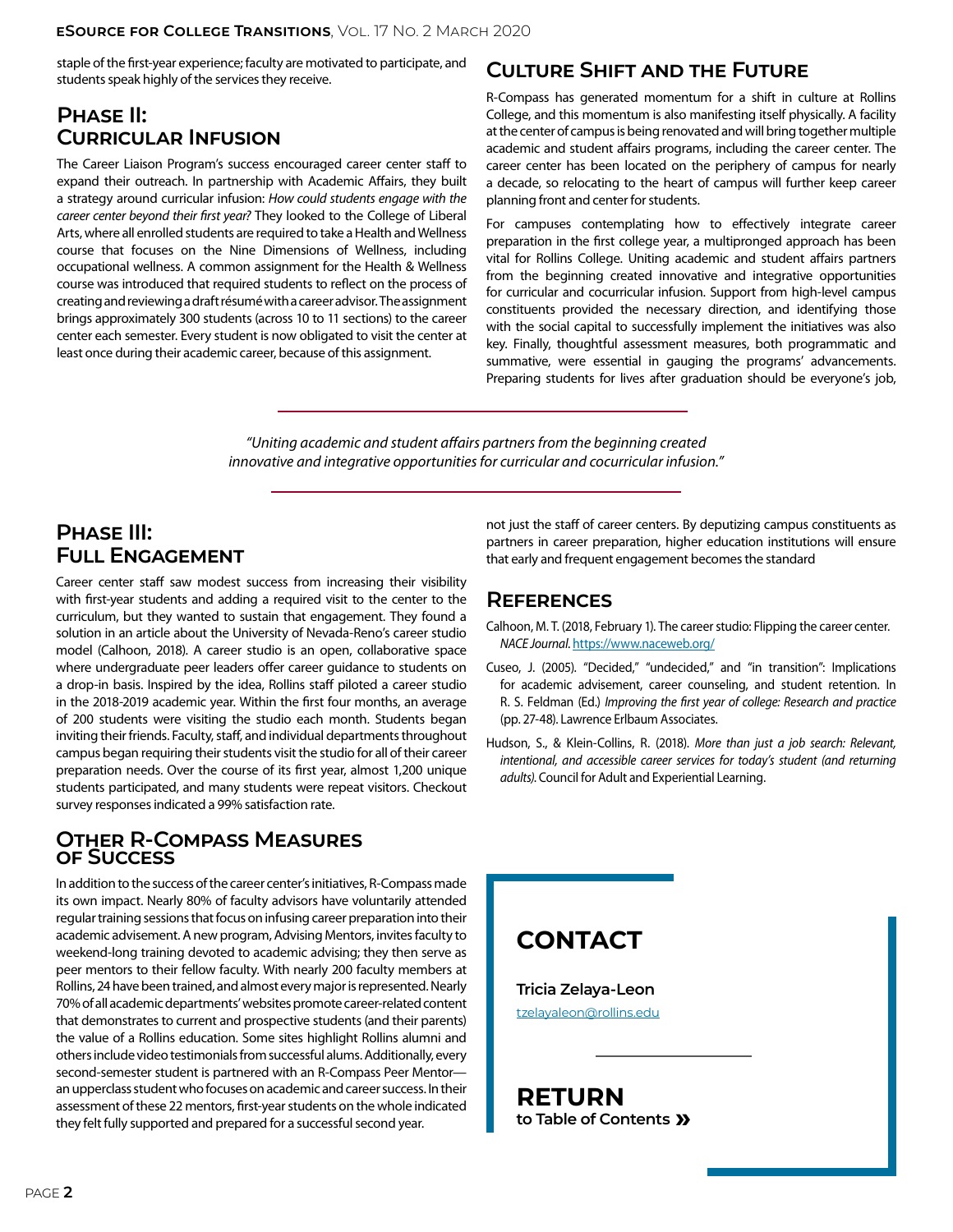## <span id="page-2-0"></span>**A CSI-Themed Chemistry Laboratory Experiment for First-Year Students**

*"The CSI-themed course is an example of how STEM experiential learning can be integrated into an FYE course."*

**Lauri Gibbons**, Adjunct Professor, *Merrimack College* **Brian Provencher**, Assistant Professor, *Merrimack College* **JIMMY FRANCO, ASSOCIATE PROFESSOR,** *Merrimack College*

The first semester of college can be one of the most important for students, and many initiatives geared toward engaging and retaining students during the first year have been developed (Gilmer, 2007; Watkins & Mazur, 2013). First-year seminars have become a common fixture at most colleges and universities (Allen, 2006; Padgett et al., 2013), and these courses generally focus on helping students with the transition from high school to college, both academically and personally. At Merrimack College in Massachusetts, professionals in the chemistry and biochemistry departments introduced a themed first-year seminar for undecided science majors. Using an activity in the style of *CSI: Crime Scene Investigation*, the goal was to introduce students to scientific techniques in an effort to simulate their interest in STEM.

## **Course Design**

While Merrimack College has offered a first-year experience (FYE) course to support students during their critical first semester of matriculation and to help them explore their college community, themed FYE courses were recently piloted across all schools at Merrimack in response to the faculty's request to integrate more academic content into the FYE curriculum using topics the instructors are passionate about. The themed courses are offered for one credit. The goal is to have all FYE courses themed and credit-bearing, with students earning a letter grade for the class.

FYE course instructors must have at least a master's degree and be a full-time employee. In addition to the instructor, each FYE section has a student peer mentor. Instructors interested in teaching a themed FYE course were asked to submit a proposal with a course description. Each of the themed courses must have the core learning objectives identified by the FYE advisory board but will typically contain several additional learning objectives unique to the course section. Only a few themed courses have been developed, such as photography, athletic training, and a career exploration course for undecided majors.

Every Merrimack student with fewer than 28 credits is automatically enrolled in an FYE course. Students are prepopulated into specific sections based on a number of factors that include major, academic preparedness, career interests, and scheduling constraints. The CSIthemed course is an example of how STEM experiential learning can be integrated into an FYE course. It enables first-year students to dive deeply into an active and hands-on learning experience early in their academic career. Students also develop college-level skills in research, writing, and speaking about their experiential learning experience. Incorporating this kind of theme-based experiential **Quezia Lacerda**, Senior, *Merrimack College* **Andrea Rego**, Senior, *Merrimack College* **Meghan Martin**, Senior, *Merrimack College*



*Undecided science majors at Merrimack College participate in a CSIstyle scenario—part of a first-year seminar that introduces students to scientific techniques in an effort to stimulate their interest in STEM. (Photos by Mary Schwalm)*

learning fostered greater student engagement in Merrimack's FYE courses. The course enrolled 18 first-semester students, the majority of whom were undecided science majors. About half of the class was concurrently enrolled in general chemistry.

## **Crime Scene Activity**

Students were presented with a mock crime scene and asked to examine evidence from the scene and suspects. Specifically, students analyzed a residue found at the crime scene and a substance found on each of the suspects' shoes. Students were tasked with using this information to identify the murderer.

The activity was completed in one 75-minute class. Before entering the laboratory, students completed a pre-lab assignment, which was to research the molecular weight and structure of all the possible compounds presented during the exercise. Inside the lab, students moved between four stations—infrared spectrometry, liquid chromatography, mass spectrometry, and thin layer chromatography—to identify the substances and subsequently identify the murderer. The majority of the students had no prior experience with these processes. For this reason, an instructor or student mentor was positioned at each station to help guide the students through the experiment. They would briefly explain the chemical concept associated with the instrument or analysis technique. Two additional chemistry majors were recruited to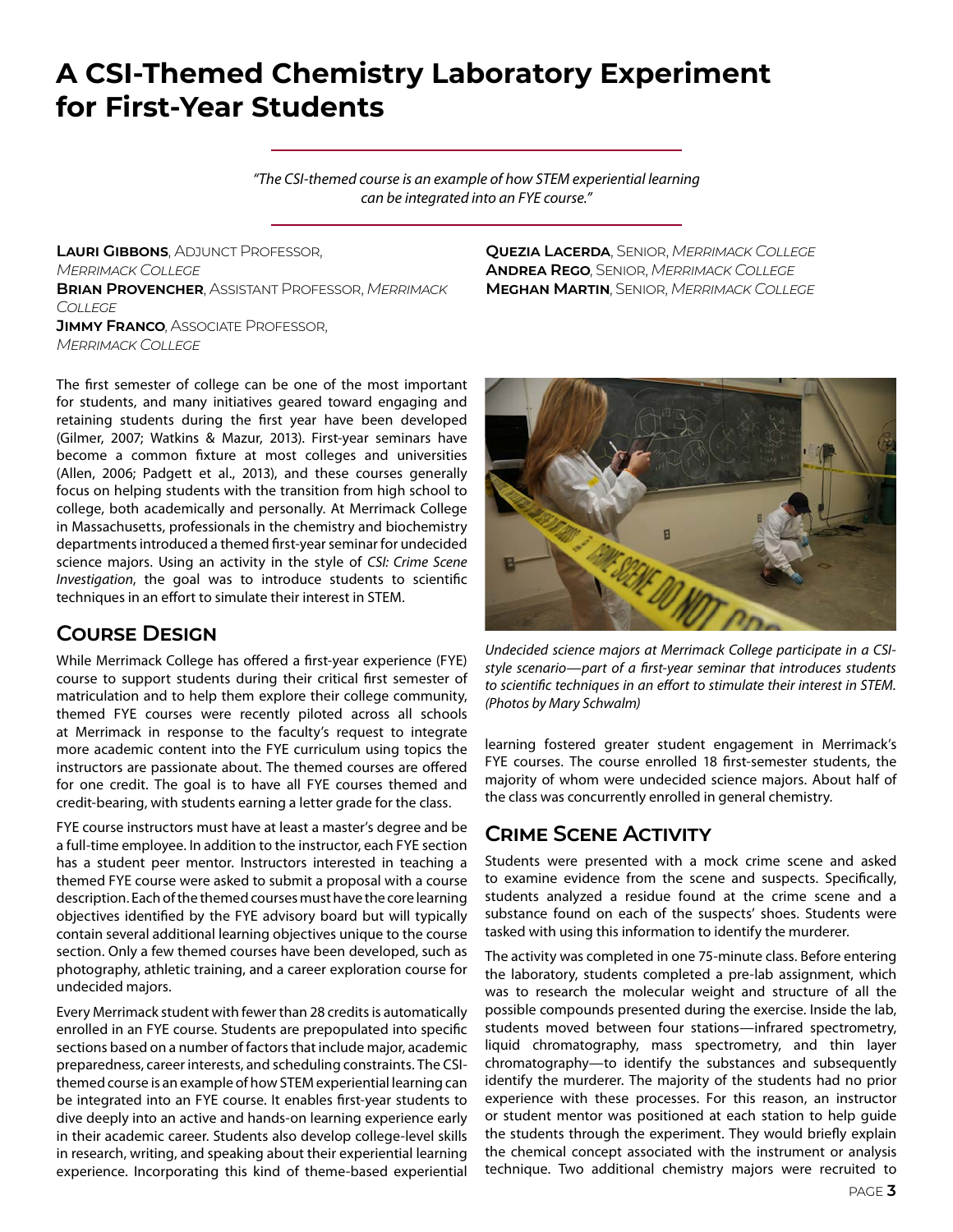#### **eSource for College Transitions**, Vol. 17 No. 2 March 2020

help with the stations, which created an opportunity for students to connect with other students in the major. The various stations offered students an opportunity to discover and analyze evidence collected at the mock crime scene. The students then created a poster to present their findings. The FYE students were graded on their poster presentation and not necessarily on correctly identifying the murderer.

typically introduced in an upper-level course, the students were able to complete all of the experiments in one lab session, and the overall response to the experiment was positive. Additionally, the work illustrates that first-semester students are capable of conducting high-level experiments without extensive background on a particular topic, thus opening up myriad experiential learning opportunities for first-year students. This concept is not limited to chemistry. We hope Merrimack's experience with themed FYE

*"One of the benefits of the exercise was exposing students to a situation that would enable them to use fundamental concepts from an introductory science class to solve a real-world problem."*

### **Results and Discussion**

Overall, the students' responses to the lab activity were positive. Even students with a modest understanding of the concepts still found the experiment very insightful and engaging. Of the students surveyed, 71.4% indicated the exercise increased their interest in science. The majority of students (64.3%) reported that using the lab instrumentation increased their interest in chemistry. A majority of students also noted they appreciated being able to see the application of chemistry techniques.

The goal of this exercise was to stimulate students' interest in chemistry and give them a preview of advanced chemical techniques. Students often have difficulties appreciating the material in general chemistry because many of the topics are not immediately applicable to them. One of the benefits of the exercise was exposing students to a situation that would enable them to use fundamental concepts from an introductory science class to solve a real-world problem.



*In the laboratory, students moved between four stations using different scientific techniques to identify substances that could potentially determine the murderer. (Photos by Mary Schwalm)*

### **Conclusion**

This chemistry laboratory activity gave first-year students a handson experience with advanced instrumentation and an opportunity for critical thinking. Allowing these undecided science students to use chemical techniques to solve a crime helped generate more engagement in the course and fostered a greater interest in STEM fields, overall. While some of the techniques used are

courses will encourage other institutions to develop their own themed courses to promote greater student engagement.

### **Acknowledgments**

The writers would like to thank the department of chemistry and biochemistry for their support. They would also like to thank the FYE program for their help and support.

### **References**

Allen, M. J. (2006). Assessing general education programs. Jossey-Bass.

- Gilmer, T. C. (2007). An understanding of the improved grades, retention and graduation rates of STEM majors at the Academic Investment in Math and Science (AIMS) Program of Bowling Green State University (BGSU). *Journal of STEM Education: Innovations and Research, 8*(1/2), 11.
- Padgett, R. D., Keup, J. R., & Pascarella, E. T. (2013). The impact of first-year seminars on college students' life-long learning orientations. *Journal of Student Affairs Research and Practice, 50*(2), 133-151. doi:10.1515/jsarp-2013-0011
- Watkins, J., & Mazur, E. (2013). Retaining students in science, technology, engineering, and mathematics (STEM) majors. *Journal of College Science Teaching, 42*(5), 36-41.

## **CONTACT**

**Jimmy Franco** [francoj@merrimack.edu](mailto:francoj@merrimack.edu)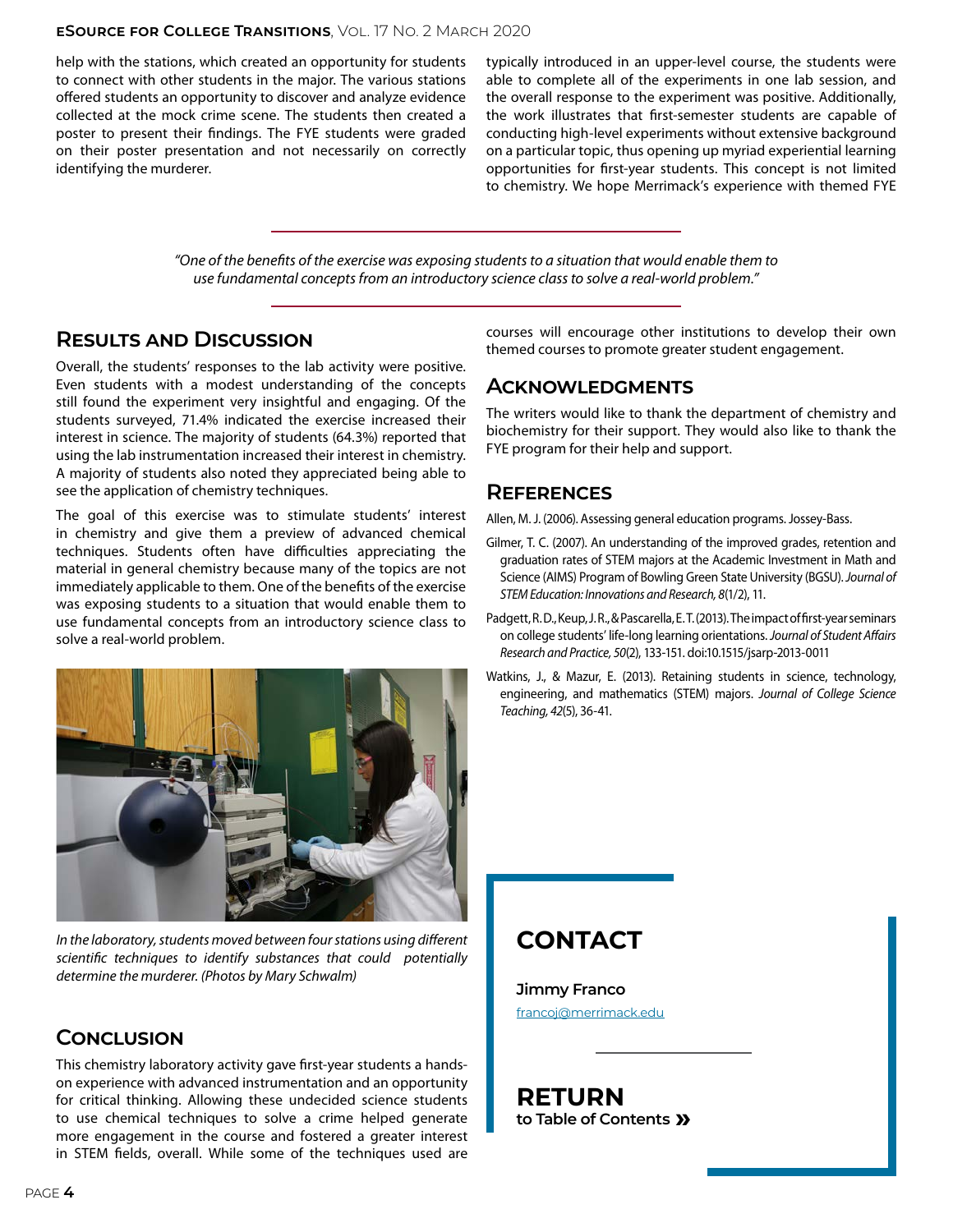## <span id="page-4-0"></span>**Explore Technology: A Meta-Major for Undecided Students**

*"Meta-majors provide a welcoming environment for exploration through advising conversations, introductory coursework, and investigating major options." (Kafka, 2019; Selingo, 2017)*



**Zackary Underwood** Director of University Studies and Explore Technology, *Virginia Tech*

Undecided or exploratory majors are 3 of the 10 most popular majors for incoming first-year students at Virginia Tech (VT). Each college at VT hosts at least one undecided major (e.g., Exploring Life Sciences, Exploring Natural Resources, Explore Science). The University Studies Office (USO) also houses two undecided majors.

In 2017, USO staff created the Explore Technology meta-major for students who were interested in multiple colleges or majors. Metamajors provide a welcoming environment for exploration through advising conversations, introductory coursework, and investigating major options (Kafka, 2019; Selingo, 2017). Students have time to decide their path and examine an estimated 60 majors that incorporate technology. Incoming students can declare this major when they apply for admission, and it meets their needs, engages them academically, and results in strong retention.

## **Incoming Student Needs**

Students applying to VT must declare a major on their application. Most candidates apply directly to their chosen major. Some are hesitant to choose and can apply to undecided majors, where they can examine their options and weigh major interests across multiple colleges. Other students simply do not have a particular major in mind. Whatever the reason, more than 1,500 students (over 20% of the incoming class in 2019) enroll at VT each year with an undecided major, and Explore Technology is one of them.

Traditional and nontraditional first-year students change their minds about their major for many reasons ranging from multiple interests, varying stereotypes about certain majors, and their changing identities. Anecdotal information from academic advisors indicates many students are unaware of most majors available to them.

Changing majors can be positive and negative. From a negative perspective, it can be costly, demotivating, and time-consuming.



#### **Herbert Bruce**

Assistant Professor of Practice for Undergraduate Education, Department of Food Science and Technology, *Virginia Tech*

However, moving to a major that fits the students' academic abilities, interests, and values can be life changing for a student. Students who pursue Explore Technology are still on pace to graduate, because they explore new subjects while also completing general education graduation requirements. Students can stay with Explore Technology until they find a major that fits them, typically within one academic year, or until they reach 60 credit hours as required by university policy.

## **Academic Connection**

Selingo (2018) believes students should explore majors within their first year rather than being pinned down to a singular choice before they begin college. To give students more structure within their exploration process, students in Explore Technology are required to take a three-hour course called UNIV 1824, Pathways to Success, which introduces the many technology-centric majors VT offers and allows for experiential research into those majors.

The three credit-hour course meets for 50 minutes three days a week; is traditionally graded (i.e., A-F); and counts as a social science, general education requirement. Each section includes a maximum of 50 students. The exploration occurs when students interact with technology but also through (a) completing self-assessments like StrengthsFinder and Type Focus; (b) studying psychosocial theories of development; and (c) getting involved on campus through major informational sessions, technology demonstrations, and academic or social organizations. Learning Outcomes for Pathways to Success include:

- **•** Describe the components of decision-making theories related to real-life issues and problems facing college students.
- **•** Apply psychosocial theories to college transition.
- **•** Explain how major psychosocial theories inform a relevant major decision.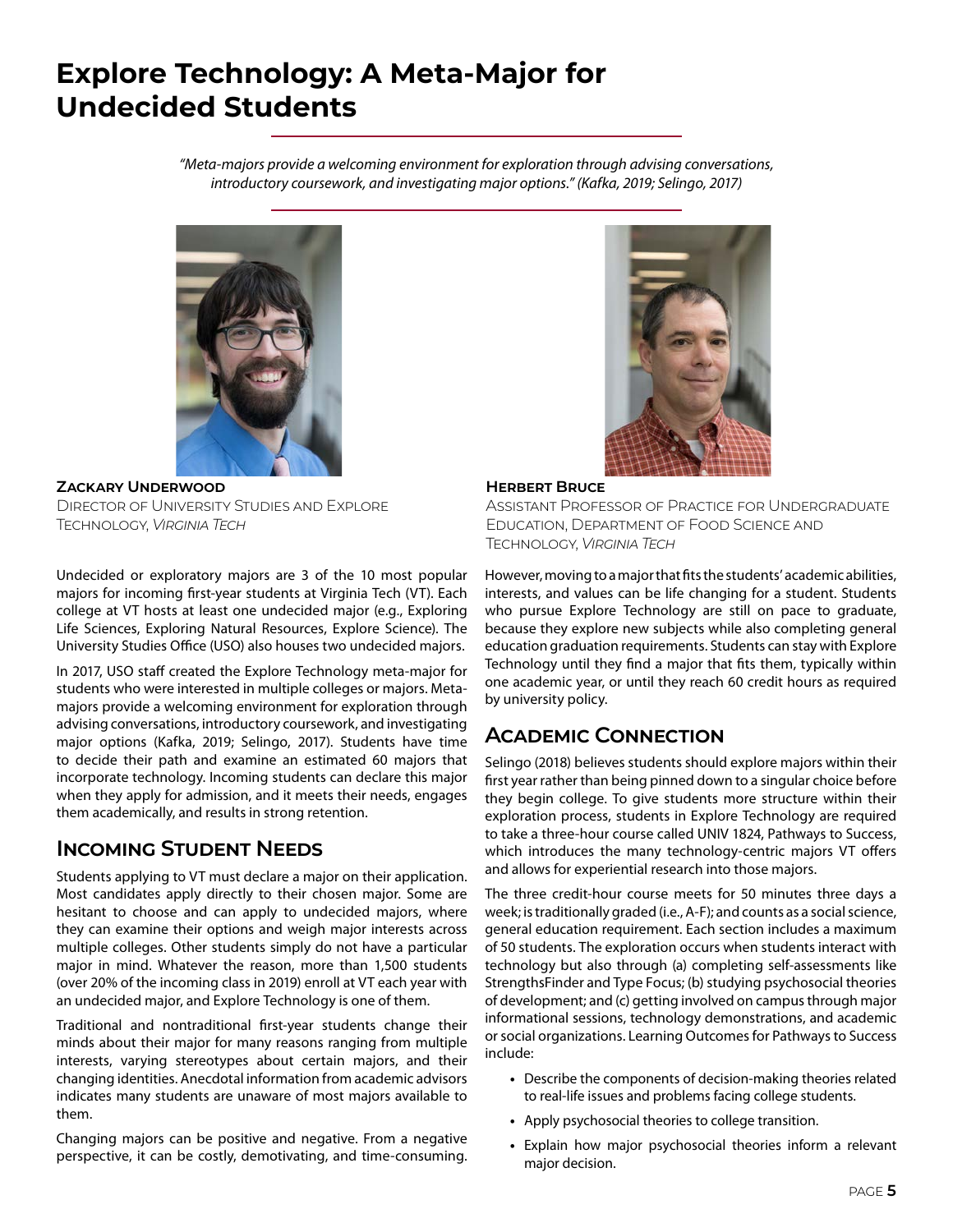- **•** Integrate multiple sources of information to inform a relevant major decision.
- **•** Identify values and skills needed for academic success through cultural immersion.
- **•** Examine research for global challenges and propose a solution using credible sources to validate the argument based on a student's perspective major.

### **Retention and Persistence Rates**

The Explore Technology program has also more than doubled in size in its first three years, from 84 students in the 2017-2018 cohort to 205 students in the 2019-2020 cohort. The course helps students establish a sense of belonging at VT by immersing them in the campus culture, which leads to high retention rates (Table 1). Starting in 2019, each college has hosted an undecided major but with inconsistent success. For example, one college's undecided students were retained in 2018 at a rate of 87%.

Higher retention rates yield higher persistence and ultimately higher graduation rates. Table 2 demonstrates the high persistence rates of Explore Technology students. Explore Technology's persistence to the third year was 89.3%, on par with VT's overall persistence rate of 89.4%. With a retention rate for the 2018- 2019 cohort of Explore Technology students that is 1.7% above the VT student average, the persistence rate to the third year is expected to exceed that of all students. Although these students have one significant negative factor for student retention (i.e., undecided status; Beal et al., 1980), they are retained at a higher rate than the overall student population.

Students complete their first semester with a better idea about which major is right for them. From research conducted in 2017-2018 by the University Studies office, 100% of the Explore Technology students enrolled in Pathways to Success said it helped them make more informed decisions about their major or career while 96% of the other students who took the course in other sections reported the same.

With so many major options at VT, students may not know which major is best. Explore Technology exposes students to majors that students are not as popular or well known. Figure 1 shows the variety of majors students choose.

After completing the course, Explore Technology students can gain admission into competitive majors. Some students can apply to their new major as early as the start of their second semester. About half (49%) of the students in the fall 2018 class chose a restricted (selective) major that requires completion of certain courses or a competitive GPA. The College of Engineering was the most popular choice with 20 students, followed closely by the Pamplin College of Business with 18.

Explore Technology is a stopgap meta-major to help students who need more time to make their decision. The course formalizes the exploration process and gives students the opportunity to explore within the technological offerings at VT. Explore Technology meets student needs, improves retention, and provides a broad foundation for students in their first semester of college.

*"Students who pursue Explore Technology are still on pace to graduate, because they explore new subjects while also completing general education graduation requirements."*

Table 1 *First-Year Explore Technology Students and Retention Rates*

| <b>Cohort</b> | <b>Students in Explore Technology</b> | <b>Explore Technology</b><br>retention rate | <b>VT</b> retention rate |
|---------------|---------------------------------------|---------------------------------------------|--------------------------|
| 2017-2018     | 84                                    | 92.9%                                       | 92.8%                    |
| 2018-2019     | 105                                   | 94.3%                                       | 92.6%                    |

#### Table 2

*Persistence of Students in Explore Technology*

| <b>Cohort</b> | <b>Students in Explore Technology</b> | <b>Students persisted to 2nd year</b> | <b>Students persisted to 3rd year</b> |
|---------------|---------------------------------------|---------------------------------------|---------------------------------------|
| 2017-2018     | 84                                    | 78                                    | 75                                    |
| 2018-2019     | 105                                   | 99                                    | N/A                                   |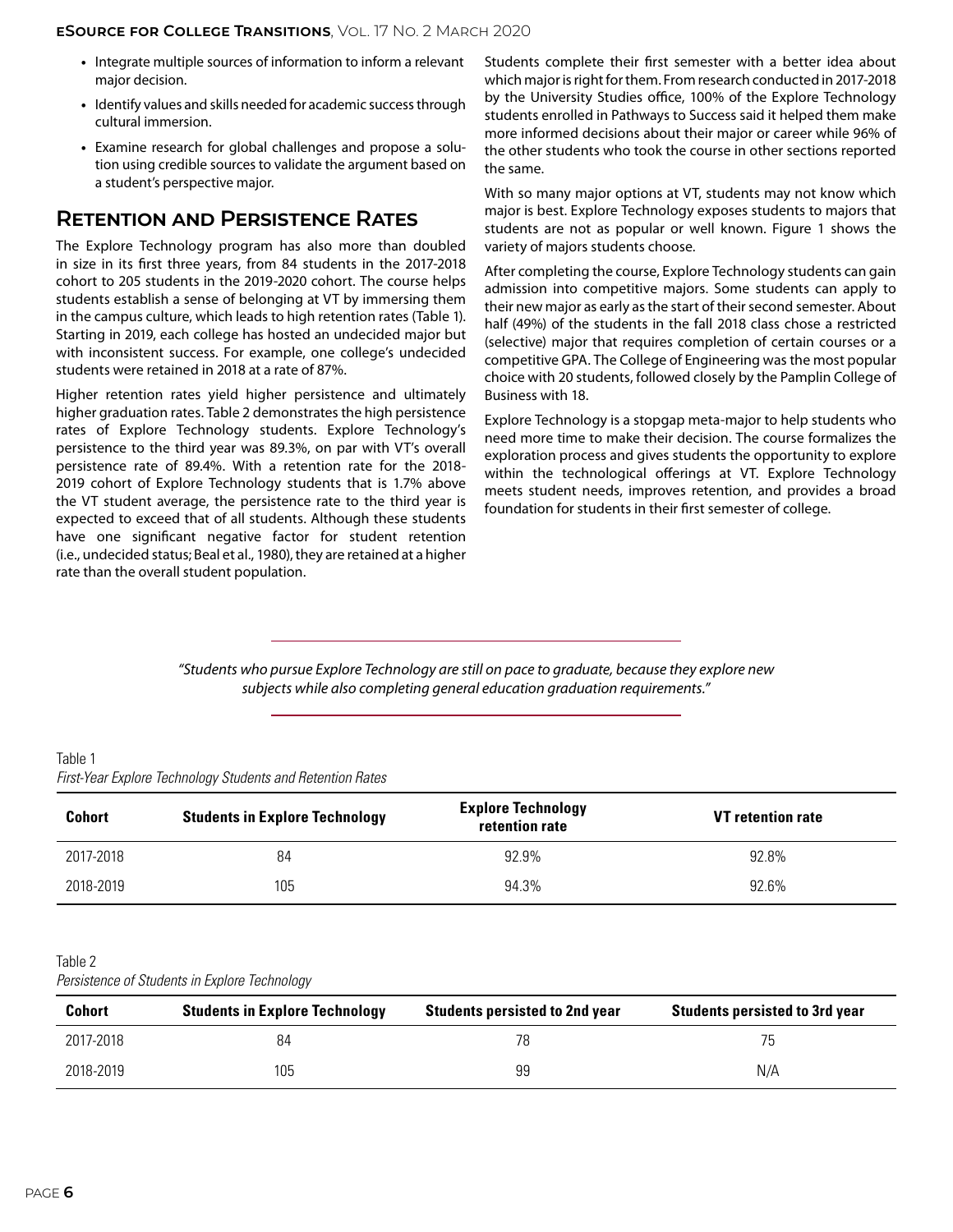|           | <b>College of Agriculture &amp; Life Sciences</b>            |
|-----------|--------------------------------------------------------------|
|           | • Applied Economic Management                                |
|           | · Biochemistry                                               |
|           | · Food Science & Technology                                  |
|           | <b>College of Architecture &amp; Urban Studies</b>           |
| • Art     |                                                              |
|           | · Building Construction                                      |
|           | · Industrial Design                                          |
|           | <b>Pamplin College of Business</b>                           |
|           | · Business Information Technology                            |
| · Finance |                                                              |
|           | · Management                                                 |
|           | · Marketing<br>· Real Estate                                 |
|           |                                                              |
|           | <b>College of Engineering</b>                                |
|           | · Civil Engineering                                          |
|           | . Construction Engineering & Management                      |
|           | • Computer Engineering                                       |
|           | • Computer Science                                           |
|           | · Industrial Systems Engineering<br>· Mechanical Engineering |
|           | <b>College of Liberal Arts &amp; Human Sciences</b>          |
|           |                                                              |
|           | • Consumer Studies                                           |
|           | · Criminology<br>· Multimedia Journalism                     |
|           | . Philosophy, Politics and Economics                         |
|           | · Political Science                                          |
|           | • Property Management                                        |
|           | · Residential Environments & Design                          |
|           | <b>College of Natural Resouces &amp; Environment</b>         |
|           | · Environmental Informatics                                  |
|           | · Environmental Science                                      |
|           | · Geography<br>· Packaging Systems and Design                |
|           | · Sustainable Biomaterials                                   |
|           |                                                              |
|           | <b>College of Science</b>                                    |
|           | · Biological Sciences<br>· Clinical Neuroscience             |
|           | · Cognitive & Behavioral Neuroscience                        |
|           |                                                              |
|           | • Computational Modeling & Data Analytics                    |
|           | . Computational and Systems Neuroscience                     |
|           | · Economics                                                  |
|           | . Human Nutrition, Food, and Exercise<br>· Psychology        |

*Figure 1.* Majors students pursued after Explore Technology, 2017-2018 cohort.

## **References**

- Beal, P. E., Noel, L., (1980). *What Works in Student Retention: The Report of a Joint Project of the American College Testing Program and the National Center for Higher Education Management Systems*. American College Testing Program.
- Kafka, A. (2019, August 11). How some colleges are helping freshmen find their academic focus. *The Chronicle of Higher Education*. [https://www.chronicle.](https://www.chronicle.com/article/How-Some-Colleges-Are-Helping/246913) [com/article/How-Some-Colleges-Are-Helping/246913](https://www.chronicle.com/article/How-Some-Colleges-Are-Helping/246913)
- Selingo, J. (2017, November 3). Six myths about choosing a college major. *The New York Times*. [https://www.nytimes.com/2017/11/03/education/edlife/](https://www.nytimes.com/2017/11/03/education/edlife/choosing-a-college-major.html) [choosing-a-college-major.html](https://www.nytimes.com/2017/11/03/education/edlife/choosing-a-college-major.html)

Selingo, J. (2018, May 20). It's time to end college majors as we know them. *The Chronicle of Higher Education*. [https://www.chronicle.com/article/It-s-Time](https://www.chronicle.com/article/It-s-Time-to-End-College/243448)[to-End-College/243448](https://www.chronicle.com/article/It-s-Time-to-End-College/243448)

## **CONTACT**

#### **Zachary Underwood**

[zunderwood@vt.edu](mailto:zunderwood@vt.edu)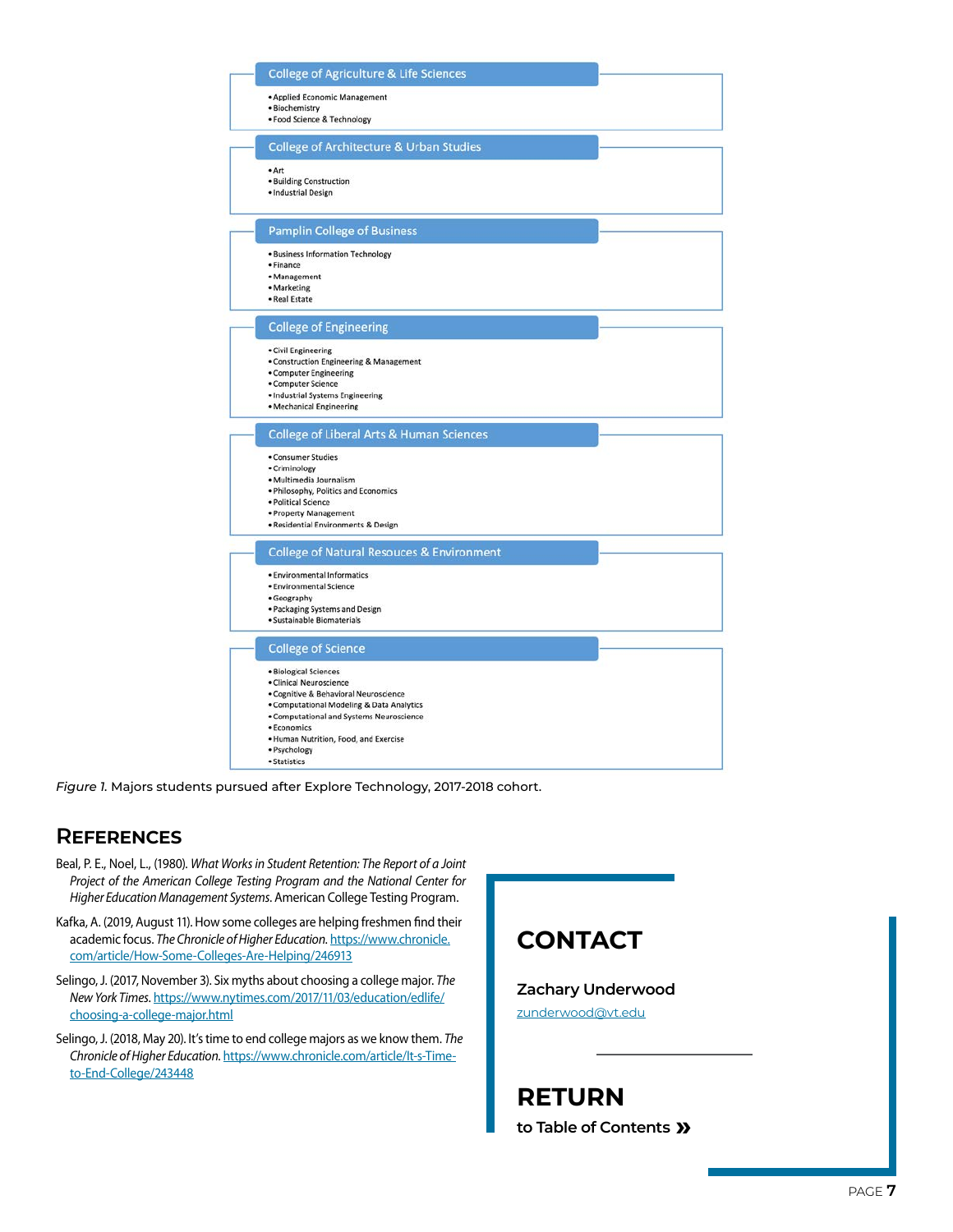## <span id="page-7-0"></span>**Second and Transfer Year Experience: Remembering the Forgotten Middle Children**

*"Since SYE's implementation in fall 2013, the number of second-year students on track to begin their third year has increased from 71.2% to 77.6%."*

**Hannah Braun**, Student Experience Graduate Assistant, *Oakland University* **Krista Malley**, Director of Student Success, *Oakland University* **Juretta Bailey-Grajewski**, Student Success Coordinator, *Oakland University*

The story goes that middle children tend to feel left out or excluded, but with the introduction of the Second Year Experience (SYE) and the Transfer Year Experience (TYE) programs at Oakland University (OU), in Rochester, Michigan, the *middle children* (i.e., the second-year and transfer students) no longer need to fight for attention. Housed in the Office of Student Success (OSS), the SYE and TYE programs were created to support students who (a) are transitioning from their first year to their second year or (b) who have transferred from another university. OU is home to approximately 19,000 students each year, and 2,285 of those were second- or transfer-year students in the 2018-2019 academic year.

The SYE program began in 2013 after winning the 2012 OU Grand Idea contest, which invites academic professionals to submit to the office of the president their ideas for new or improved practices, programs, or facilities. The concept was submitted by a group of academic advising directors and academic advisors who knew that students are most likely to transfer during their second year (Hossler et al., 2012). The goal of the SYE program is "to facilitate student involvement and continued academic success in *secondyear students* as they progress through their degree programs." The need to also support transfer students through their first year at OU was recognized in 2016, and TYE was established "to facilitate student involvement and continued academic success in *transition year for first-time transfer students* as they progress through their degree programs." Students who are classified as First Time in Any College (FTIAC) have completed their first year, met with their First Year Advising Center academic advisor, completed at least 28 credits, and enrolled in SYE for their second year. Students who are new to OU with less than 56 credits are enrolled in TYE. The enrollment process is automatic, but the program is voluntary, and no holds are placed on accounts if students do not participate. These initiatives help hundreds of the program's students each year feel more connected and engaged on campus while reinforcing the larger mission of OSS "to promote campus-wide initiatives for all OU students with an emphasis on academic engagement that encourages student persistence to graduation."

## **Areas of Engagement**

According to Williams and Manning (2014), academic advisors must "utilize an individualistic approach to advising that facilitates selfand career-exploration, while encouraging student engagement in the academic community" (para. 2). These programs were designed around five areas of engagement: major/minor exploration, research engagement, career engagement, campus/community engagement, and wellness engagement. The five areas are defined as:

- **•** *Major/minor exploration,* which helps students discover ways to browse majors and minors available at OU. Students can spend time weighing their likes, dislikes, strengths, and weaknesses to determine their future major/minor.
- **•** *Research engagement,* which gives students an opportunity to explore ways to participate in academic research. Talking to experts about research can expose students to different research needs and allow them to evaluate their own research interests.
- **•** *Career engagement,* which shows students the necessary steps to choose a career. Using career service amenities, students can browse potential employers, career-related events, internships, and open positions for which they can immediately apply. Students are also able to review their résumé and cover letter, manage personal social media branding, or prepare for interviews and career fairs.
- **•** *Campus/community engagement,* which gives students an opportunity to use the OU GrizzOrgs service to browse hundreds of clubs and organizations and to also encourage students to get involved on campus. Students work with the Office of Student Involvement's Volunteer, Involvement, and Partnership program where students log volunteer hours for service recognition and the opportunity to be acknowledged for giving back to the community.
- **•** *Wellness engagement,* which encourages students to identify what wellness means to them. Complimentary wellness coaching is available by appointment, and the Oakland Counseling Center can help students through issues like anxiety or depression.

SYE includes all five areas of engagement; however, TYE does not address major/minor engagement because transfer students typically have an idea for their major/minor.

## **Program Description**

With the goal of encouraging students to be involved with the engagement areas and to ensure they are staying on track with their major and persisting to graduation, OSS (a) encourages participants in these programs to meet with their academic adviser once in the fall (August-December) and again in the winter (January-April), (b) sends monthly e-newsletters to participants, (c) hosts several SYE/TYE engagement events throughout the academic year, (d) hosts weekly informational tables throughout campus, and (e) collaborates regularly with campus partners, so students know about the events and opportunities taking place.

Meeting with academic advisors helps students determine if they are still in the best major/minor for them and to talk about the SYE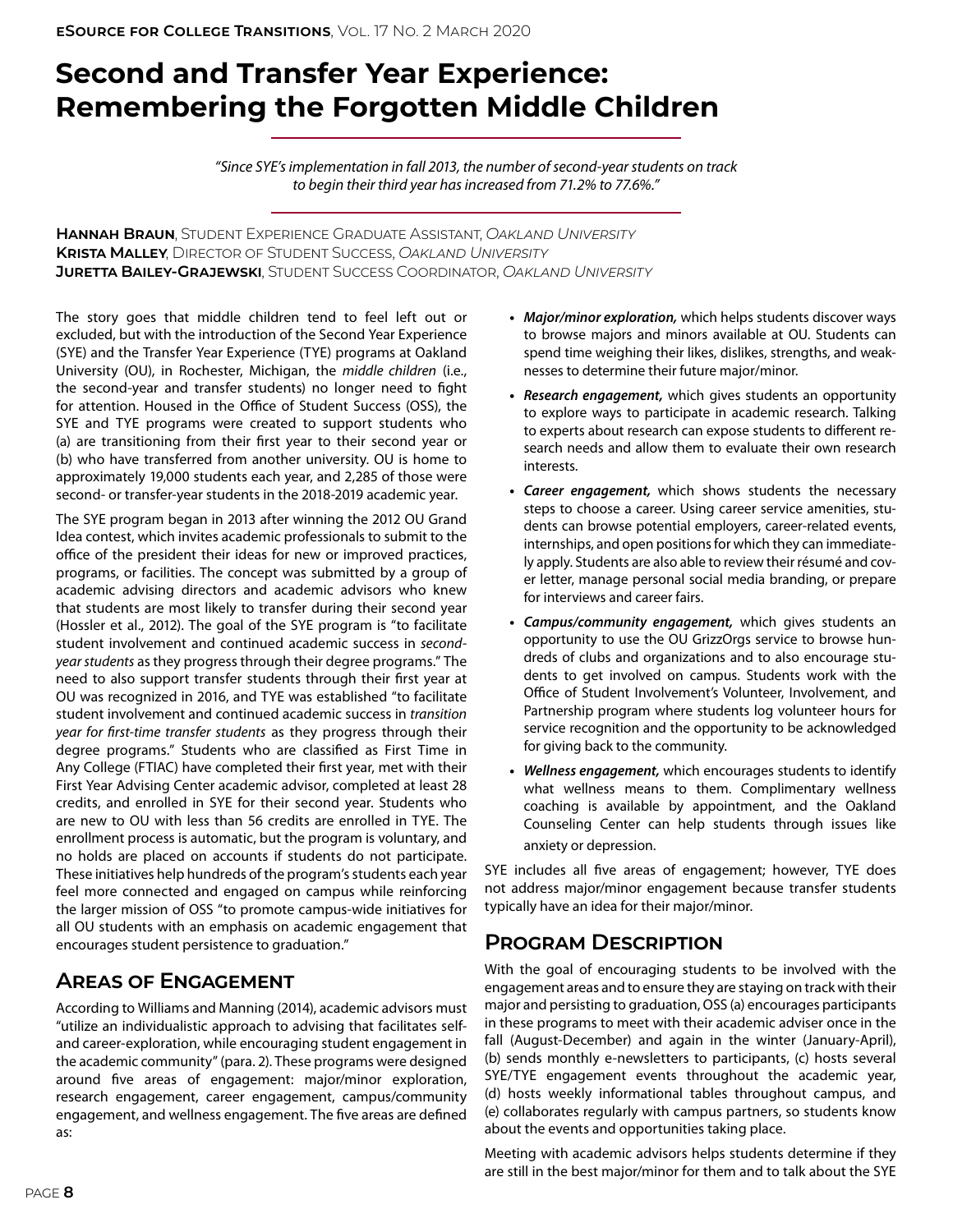

*A group of Oakland University students wear their Second Year Experience T-shirts and proudly hold up two fingers to signify the second year of their college journey. (Photo by Kelli Titus)*

and TYE programs. The monthly e-newsletters remind participants of the programs' many offerings, which include four events hosted by OSS, each targeting a different engagement area: (a) Speed Friending (campus/community), (b) Well-come to a Healthier yOU (wellness), (c) StudyFest (research engagement), and (d) Finish Strong (career engagement). For major/minor exploration, OSS relies on campus partners who host career fairs and major/minor fairs. The signature event is Halfway to Graduation, where SYE and TYE participants celebrate reaching the halfway point of their college experience with games, music, food and drinks, and a raffle for various campus goods including the grand prize of a PS4 gaming system.

Furthermore, through its collaboration with other departments, OSS encourages students to make meaningful connections with campus resources like Academic Advising, Career Services, the Tutoring Center, the Writing Center, Disability Support Services, OU Student Congress, the Center for Multicultural Initiatives, and the Office of Student Involvement.

Every student interaction is logged in Argos, the tracking system used by all advising areas and the majority of student support service offices. This ensures continuity and communication among the offices on campus and ultimately, the success of the students.

Among the 2,285 SYE and TYE participants, OSS logged 1,452 student interactions during the 2018-2019 academic year; these interactions included advising appointments, informational tables, the four engagement events, and the signature event. (Multiple interactions with one student are logged as separate interactions.)

### **Assessment and Findings**

At the end of each academic year, a survey is sent to SYE and TYE participants to gather information on the programs' success. During the 2018-2019 academic year, 1,679 second-year students and 606 transfer students were enrolled in the program. Of those, 200 students (157 second-year students and 21 transfer students) responded to the 2018 survey.

When asked how they felt as a result of meeting with their academic advisor, 79% of the responding cohort said they were more knowledgeable about campus resources, and 98% said they had a better understanding of the requirements for their major. One student said:

Oakland definitely was the right choice for me and SYE helped get me more involved and comfortable on campus. The connections I've made at OU through involvement definitely help motivate me to be my best self with my education and social life.

Another student said, "I would have already attended OU without SYE or not, I've loved OU since day 1, but SYE did help me know more about opportunities OU had and helped me feel more connected with my advisor."

Since SYE's implementation in Fall 2013, the number of secondyear students on track to begin their third year has increased from 71.2% to 77.6%. The first cohort of SYE students graduated in May 2016, with five- and six-year graduates having done so in 2017 and 2018. Furthermore, OSS is working in partnership with the Office of Institutional Research and Assessment for analysis on SYE's and TYE's success. With TYE implemented in the fall of 2016, 2020 will be the first year graduates who have been part of this program are anticipated, with five- and six-year graduates expected in the years following.

### **Implications**

Based on these findings, other higher education institutions may be interested in adopting SYE and TYE programs. These programs provide an excellent conversation for academic advising professionals to have with students about college and opportunities. The SYE and TYE programs also use what is already being offered around campus (i.e., student organization events or professional schools' events). Tying into these events does not cost additional time or money. OSS filled in gaps by adding fresh and relevant events to give students a stronger sense of belonging. By including academic advisors, collaborating with campus partners, and adding the OSS events, Oakland University is able to better retain second-year and transfer-year students.

### **References**

Hossler, D., Shapiro, D., Dundar, A., Ziskin, M., Chen, J., Zerquera, D., & Torres, V. (2012). *Transfer & mobility: A national view of pre-degree movement in postsecondary institutions*. National Student Clearinghouse Research Center.

Williams S. R., & Manning, N. F. (2014). The sophomore transition: Considerations for effective academic advising. [http://www.nacada.ksu.edu/Resources/](http://www.nacada.ksu.edu/Resources/Clearinghouse/View-Articles/The-sophomore-transition-Considerations-for-effective-academic-advising.aspx) [Clearinghouse/View-Articles/The-sophomore-transition-Considerations](http://www.nacada.ksu.edu/Resources/Clearinghouse/View-Articles/The-sophomore-transition-Considerations-for-effective-academic-advising.aspx)[for-effective-academic-advising.aspx](http://www.nacada.ksu.edu/Resources/Clearinghouse/View-Articles/The-sophomore-transition-Considerations-for-effective-academic-advising.aspx)

**CONTACT**

**Hannah Braun** [hannahbraun@oakland.edu](mailto:hannahbraun%40oakland.edu?subject=)